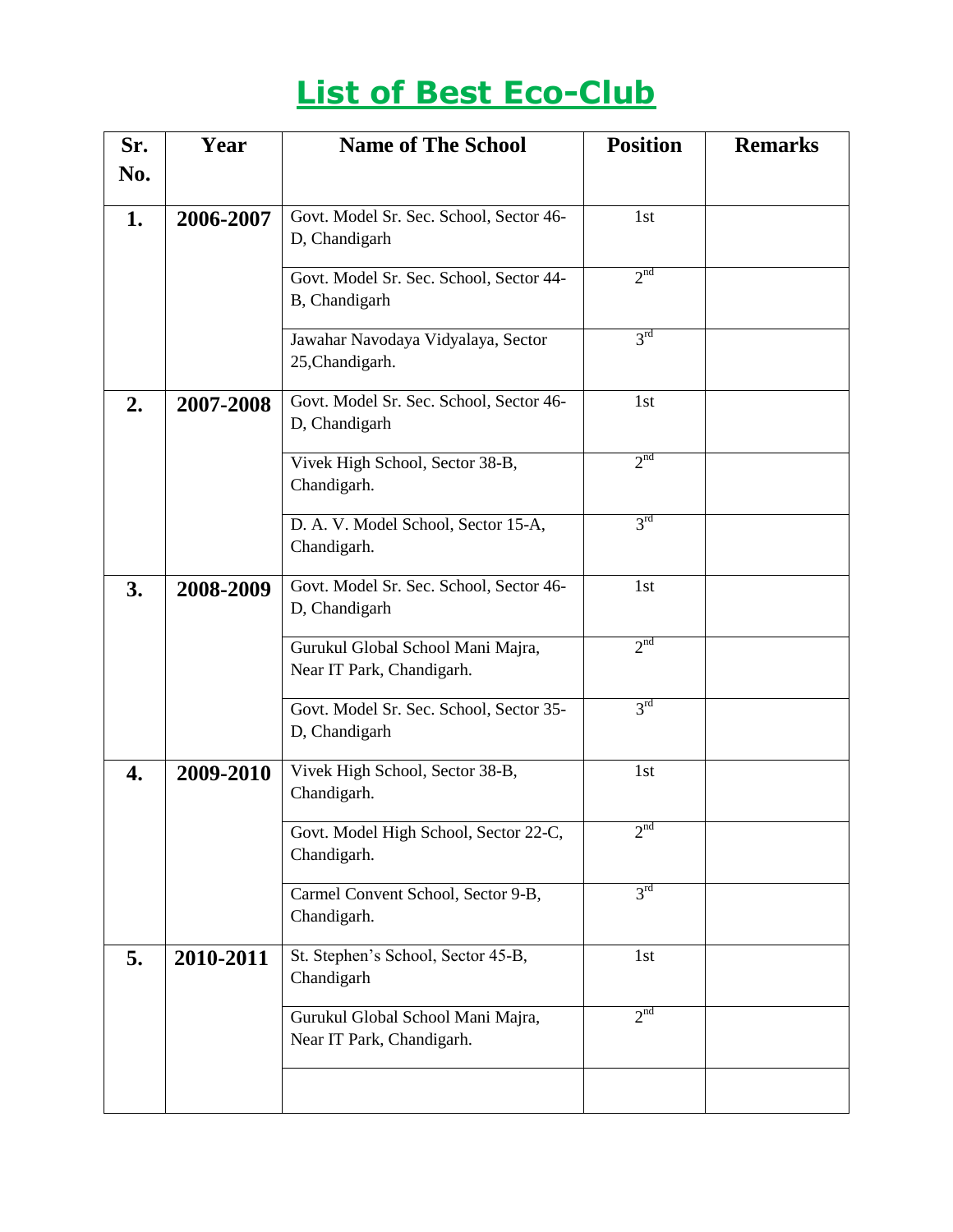|    |           | Govt. Model Sr. Sec. School, MHC,                              | 3 <sup>rd</sup> |  |
|----|-----------|----------------------------------------------------------------|-----------------|--|
|    |           | Mani Majra, Chandigarh.                                        |                 |  |
|    |           | Divya Public School, Sector 44-D,                              | Consolation     |  |
|    |           | Chandigarh.                                                    |                 |  |
|    |           | Govt. Middle School, Sector 46-D,                              | Consolation     |  |
|    |           | Chandigarh.                                                    |                 |  |
| 6. | 2011-2012 | Vivek High School, Sector 38-B,<br>Chandigarh.                 | 1st             |  |
|    |           | Gurukul Global School Mani Majra,<br>U.T., Chandigarh.         | 2 <sup>nd</sup> |  |
|    |           | Govt. Model Sr. Sec. School, Sector 38<br>W, Chandigarh.       | 3 <sup>rd</sup> |  |
|    |           | Divya Public School, Sector 44-D,<br>Chandigarh.               | Consolation     |  |
|    |           | Govt. Model High School, Sector 26,<br>Chandigarh.             | Consolation     |  |
|    |           | Govt. High School, Sector 32,<br>Chandigarh.                   | Consolation     |  |
| 7. | 2012-2013 | St. Stephen's School, Sector 45-B,<br>Chandigarh               | 1st             |  |
|    |           | Govt. Model Sr. Sec. School, Sector 38<br>W, Chandigarh.       | 2 <sup>nd</sup> |  |
|    |           | Gurukul Global School Mani Majra,<br>U.T., Chandigarh.         | 3 <sup>rd</sup> |  |
|    |           | Govt. Model Sr. Sec. School, Sector 10,<br>Chandigarh.         | Consolation     |  |
|    |           | Govt. High School, Sector 32,<br>Chandigarh.                   | Consolation     |  |
|    |           | Govt. Model. Sr. Sec. School, Sector 33-<br>D, Chandigarh.     | Consolation     |  |
| 8. | 2013-2014 | Vivek High School, Sector 38-B,<br>Chandigarh.                 | 1st             |  |
|    |           | Govt. Girls Model Sr. Sec. School,<br>Sector 20-B, Chandigarh. | 2 <sup>nd</sup> |  |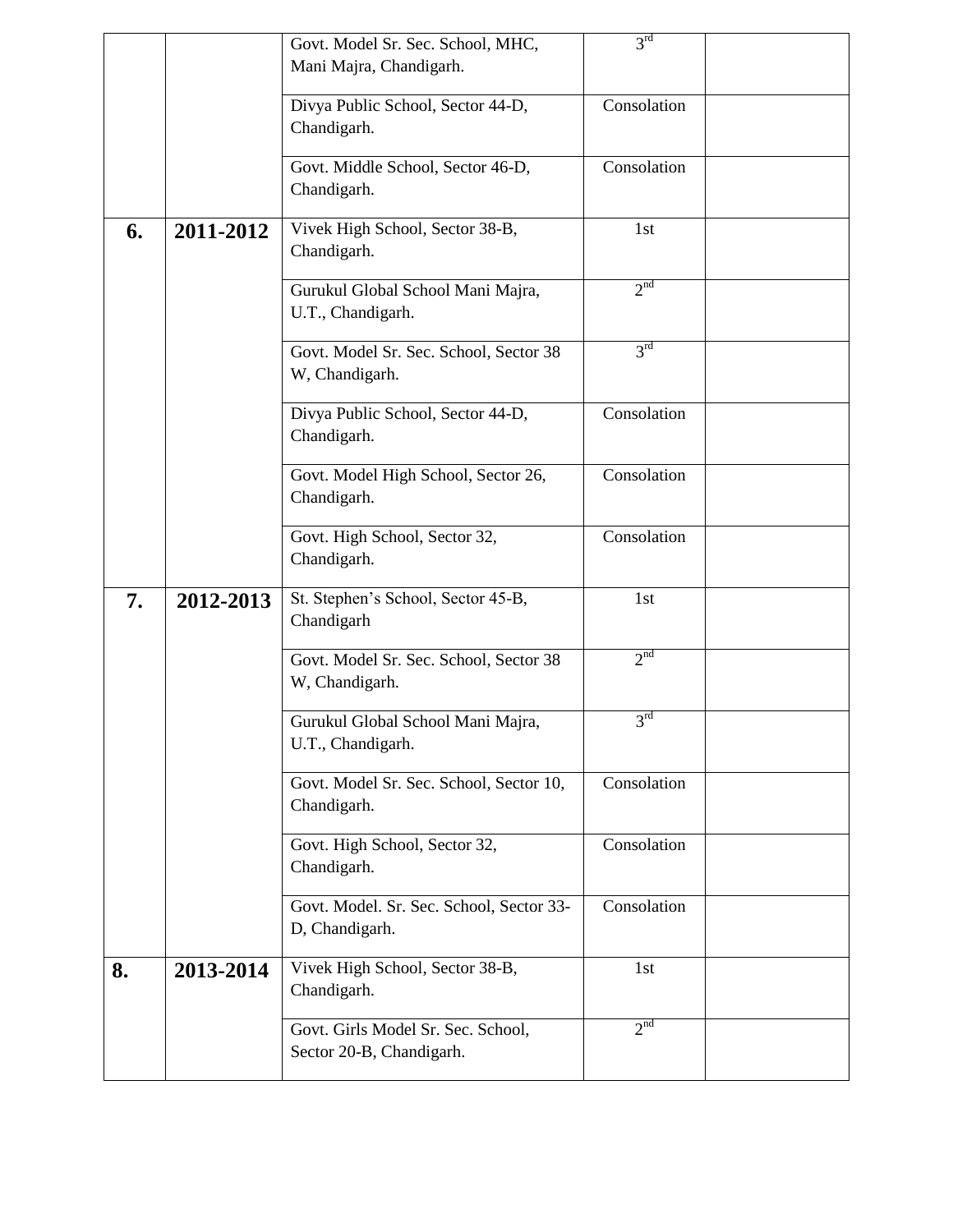|     |           | Govt. Sr. Sec. School, Kaimbwala,                                            | 3 <sup>rd</sup> |  |
|-----|-----------|------------------------------------------------------------------------------|-----------------|--|
|     |           | Chandigarh.                                                                  |                 |  |
|     |           | Divya Public School, Sector 44-D,                                            | Consolation     |  |
|     |           | Chandigarh.                                                                  |                 |  |
|     |           | St. Stephen's School, Sector 45-B,                                           | Consolation     |  |
|     |           | Chandigarh                                                                   |                 |  |
| 9.  | 2014-2015 | St. Stephen's School, Sector 45-B,<br>Chandigarh                             | 1st             |  |
|     |           | Divya Public School, Sector 44-D,                                            | 2 <sup>nd</sup> |  |
|     |           | Chandigarh.                                                                  |                 |  |
|     |           | Govt. Model Sr. Sec. School, Sector 38-<br>W, Chandigarh                     | 3 <sup>rd</sup> |  |
| 10. | 2015-2016 | St. Joseph's Sr. Sec. School, Sector 44-<br>D, Chandigarh                    | 1st             |  |
|     |           | Govt. Model Sr. Sec. School, Sector 33-<br>D, Chandigarh                     | 2 <sup>nd</sup> |  |
|     |           | Carmel Convent School, Sector 9-B,<br>Chandigarh.                            | 3 <sup>rd</sup> |  |
| 11. | 2016-2017 | St. Joseph's Sr. Sec. School, Sector 44-<br>D, Chandigarh                    | 1st             |  |
|     |           | Govt. Model Sr. Sec. School, Sector 33-<br>D, Chandigarh                     | 2 <sup>nd</sup> |  |
|     |           | Gurukul Global School Mani Majra,<br>Chandigarh.                             | 3 <sup>rd</sup> |  |
|     |           | Top three performing Eco-Clubs for Sr. No. 1 category (Up to                 |                 |  |
|     |           | Primary/Middle School, U.T., Chandigarh)                                     |                 |  |
| 12. | 2017-2018 | Govt. Middle School, Burail, U.T.,<br>Chandigarh.                            | 1st             |  |
|     |           | Govt. Middle School, Sector 33-B,<br>Chandigarh.                             | 2 <sup>nd</sup> |  |
|     |           | Bhartiya Vidya Bhavans Bhavan<br>Vidyalaya Junior, Sector-33,<br>Chandigarh. | 3 <sup>rd</sup> |  |
|     |           |                                                                              |                 |  |